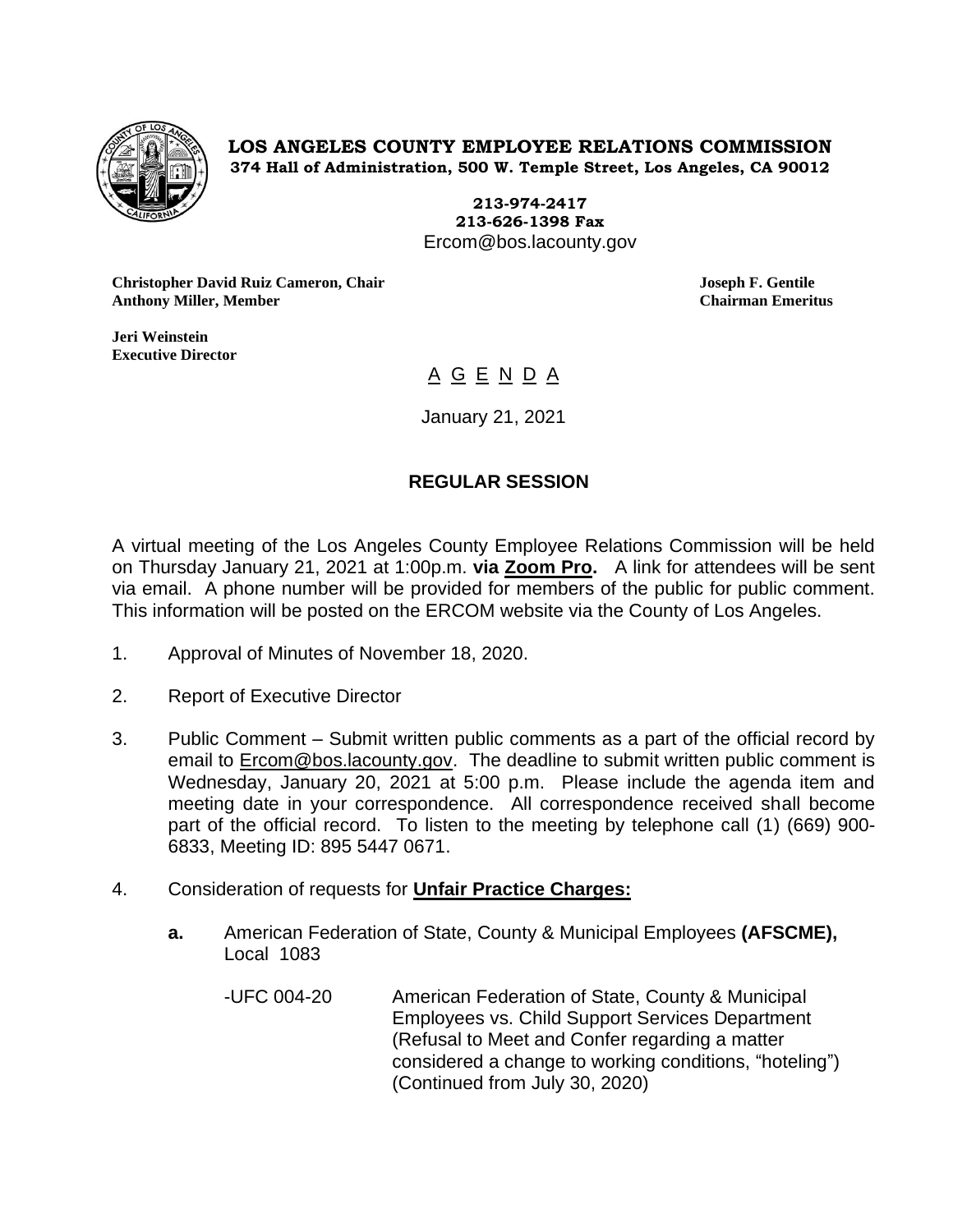**b.** American Federation of State, County & Municipal Employees **(AFSCME),** Local 148

-UFC 024-19 American Federation of State, County & Municipal Employees vs. Los Angeles County Law Office of the Public Defender (Bad Faith Bargaining) (Continued from January 27, 2020)

- **c.** American Federation of State, County, & Municipal Employees **(AFCSME)** Local 685
	- -UFC 010-20 American Federation of State, County & Municipal Employees Local 685 vs. Probation Department (Failure to Negotiate New Absenteeism Policy) (Continued from October 22, 2020)
		- -County opposition and request for dismissal
	- -UFC 011-20 American Federation of State, County & Municipal Employees Local 685 vs. Probation Department (Failure to Negotiate New Discipline Policy) (Continued from October 22, 2020)

-County opposition and request for dismissal

- **d.** Association for Los Angeles Deputy Sheriffs **(ALADS)**
	- -UFC 005-20 Association for Los Angeles Deputy Sheriffs vs. Los Angeles County Sheriff's Department (Implement schedule changes for Custody Training Officers (CTO) (Continued from August 27, 2020)
	- -UFC 006-20 Association for Los Angeles Deputy Sheriffs vs. Los Angeles County Sheriff's Department (Ordinance 20-0520 Amends Title 3 of the LA County Code relating to Sheriff Civilian Oversight Commission and the ability of the IG to access Sheriff's Department Information thru subpoena power) (Continued from August 27, 2020)
		- Respondent County of Los Angeles' Objection to Charge Alleging Unfair Employee Relations Practice.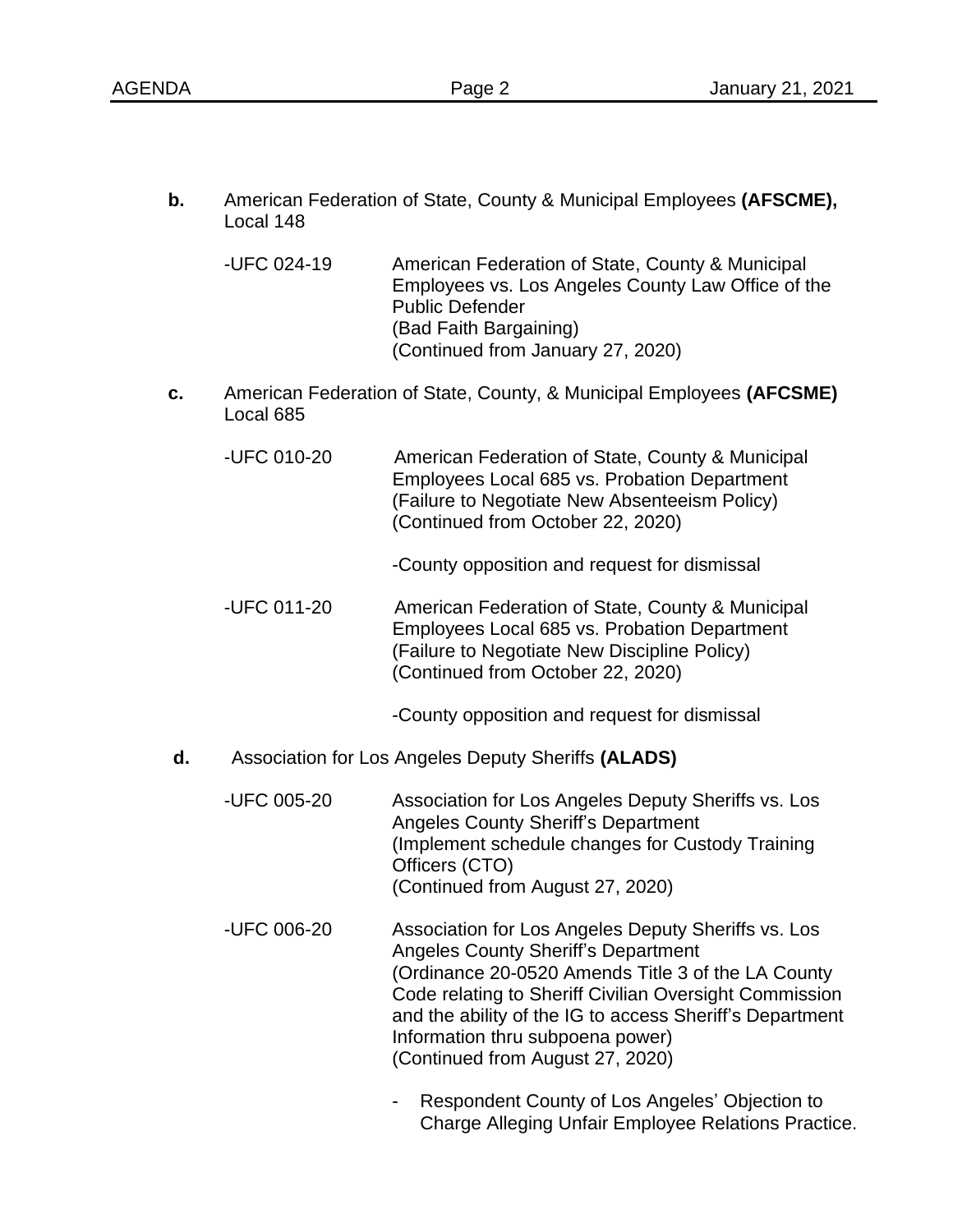| <b>AGENDA</b> |                                                         | Page 3                                                                                                                                                                                                                                    | January 21, 2021                                                                                                        |  |
|---------------|---------------------------------------------------------|-------------------------------------------------------------------------------------------------------------------------------------------------------------------------------------------------------------------------------------------|-------------------------------------------------------------------------------------------------------------------------|--|
|               |                                                         | ALADS Response to County of Los Angeles'<br>$\overline{\phantom{a}}$<br>Objections to UFC 006-20                                                                                                                                          |                                                                                                                         |  |
|               |                                                         | ALADS Points and authorities re: negotiability of<br>$\blacksquare$<br>Civilian oversight                                                                                                                                                 |                                                                                                                         |  |
|               | -UFC 012-20                                             | Association for Los Angeles Deputy Sheriffs vs. Los<br><b>County Civil Service Commission</b><br>(Unilateral change to Civil Service Commission<br><b>Rules Pertaining to Disciplinary Hearings)</b><br>(Continued from October 22, 2020) |                                                                                                                         |  |
|               |                                                         | ALAD's Motion for Interim Relief UFC 012-20                                                                                                                                                                                               |                                                                                                                         |  |
|               |                                                         | $012 - 20$                                                                                                                                                                                                                                | County opposition to Motion for Interim Relief UFC                                                                      |  |
|               |                                                         | -<br>Relief UFC 012-20                                                                                                                                                                                                                    | Response to County opposition to Motion for Interim                                                                     |  |
| e.            | California Association of Professional Employees (CAPE) |                                                                                                                                                                                                                                           |                                                                                                                         |  |
|               | -UFC 016-19                                             | vs. Assessor's Office<br>(Continued from October 28, 2019)                                                                                                                                                                                | California Association of Professional Employees (CAPE)<br>(P. Thomas/Interfering with Participation in Union Activity) |  |
|               | -UFC 018-19                                             | vs. Department of Beaches and Harbors<br>(L. Phan/Interfering with Participation in Union Activity)<br>(Continued from October 28, 2019)                                                                                                  | California Association of Professional Employees (CAPE)                                                                 |  |
| f.            | <b>AFL-CIO</b>                                          | Los Angeles/Orange Counties Building & Construction Trades Council                                                                                                                                                                        |                                                                                                                         |  |
|               | -UFC 004-19<br><b>AMENDED</b>                           | Los Angeles County Sheriff's Department (Facility<br>Services Bureau)<br>(Retaliation)<br>(Continued from April 22, 2019)                                                                                                                 | LA/Orange Counties Building & Construction Trades vs.                                                                   |  |
| g.            | Professional Peace Officers Association (PPOA)          |                                                                                                                                                                                                                                           |                                                                                                                         |  |
|               | -UFC 015-20                                             | <b>County Civil Service Commission</b><br>(Unilateral change to Civil Service Commission<br>Rules Pertaining to Disciplinary Hearings)                                                                                                    | Professional Peace Officers Association (PPOA) vs. Los                                                                  |  |

(Continued from November 18, 2020)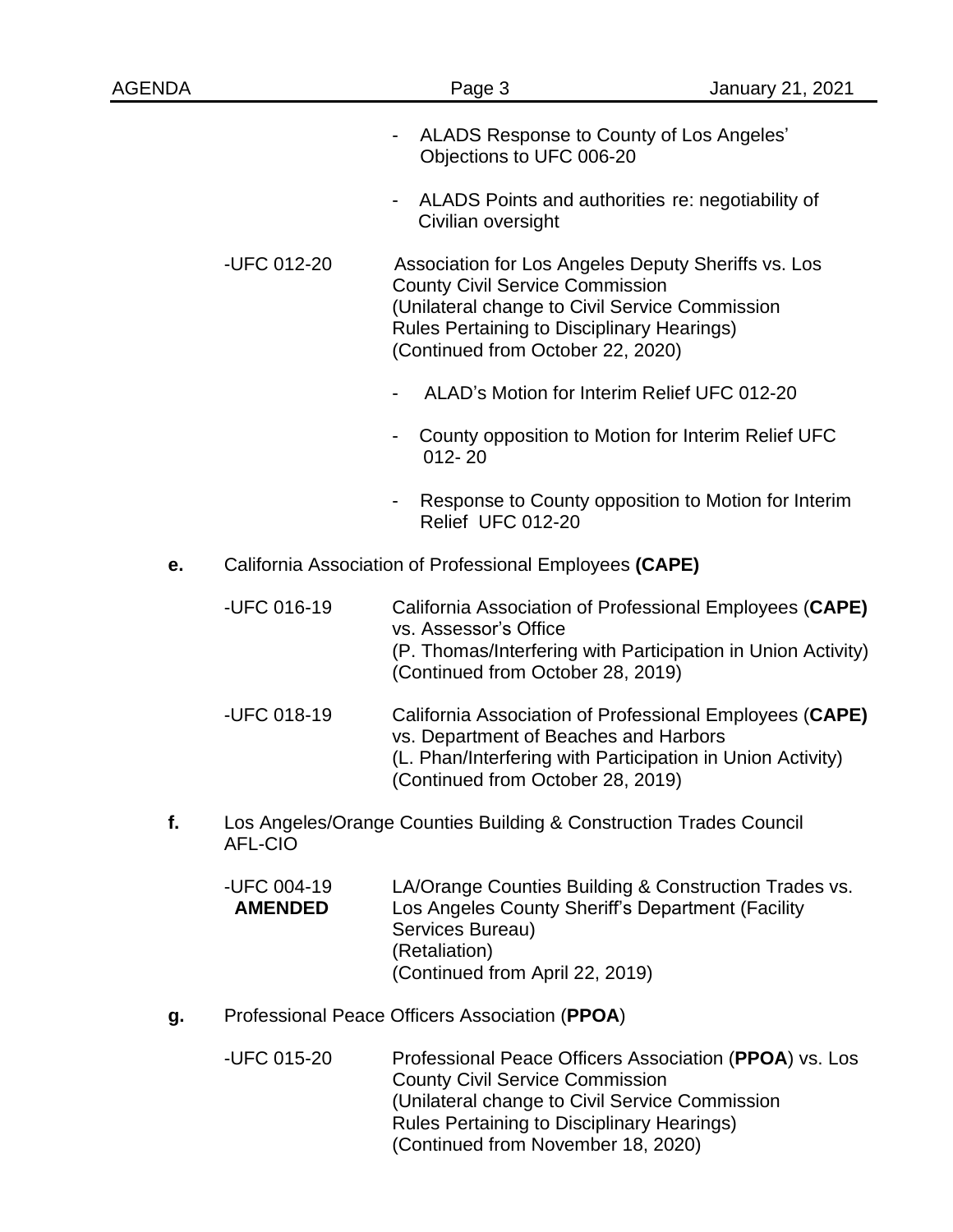- PPOA's Motion for Interim Relief UFC 015-20 **NEW -**UFC 017-20 Professional Peace Officers Association (**PPOA**) vs. Los Angeles Sheriff's Department (**LASD**) (Ordinance 20-0520 Amends Title 3 of the LA County Code relating to Sheriff Civilian Oversight Commission and the ability of the IG to access Sheriff's Department Information thru subpoena power) - PPOA Motion to Consolidate with UFC 006-20 **h.** Service Employees International Union -UFC 014-20 Service Employees International Union (**SEIU**), Local 721 vs. Department of Health Services (**DHS**) (Failure to Negotiate matters that are mandatory subjects of bargaining, including changes to working conditions, contracting out bargaining unit work, failure to provide requested information). (Continued from November 18, 2020) **NEW** -UFC 016-20 Service Employees International Union (**SEIU**), Local 721 vs. Department of Public Social Services (**DPSS**) (Changes to working conditions regarding Call Center Eligibility Workers without bargaining with SEIU, Changes to evaluation practices for Call Center Eligibility Workers, without bargaining with SEIU, Failure to provide 8 categories of documents and information necessary for SEIU to determine if there was a change to working conditions, transferring of duties from one classification to two other classifications without bargaining with the SEIU. 5. Request to **Withdraw Unfair Practice Charge** -UFC 013-20 Association for Los Angeles Deputy Sheriffs (**ALADS**) vs. Los Angeles Sheriff's Department (**LASD**) (Failure to process grievance)

Reason: Grievance processed

-UFC 030-18 Service Employees International Union (**SEIU**), Local 721 Vs. Los Angeles County Fire Department (LACFD) (Negotiable matters involving Medium Truck Drivers (MTD's)

Reason: Settlement